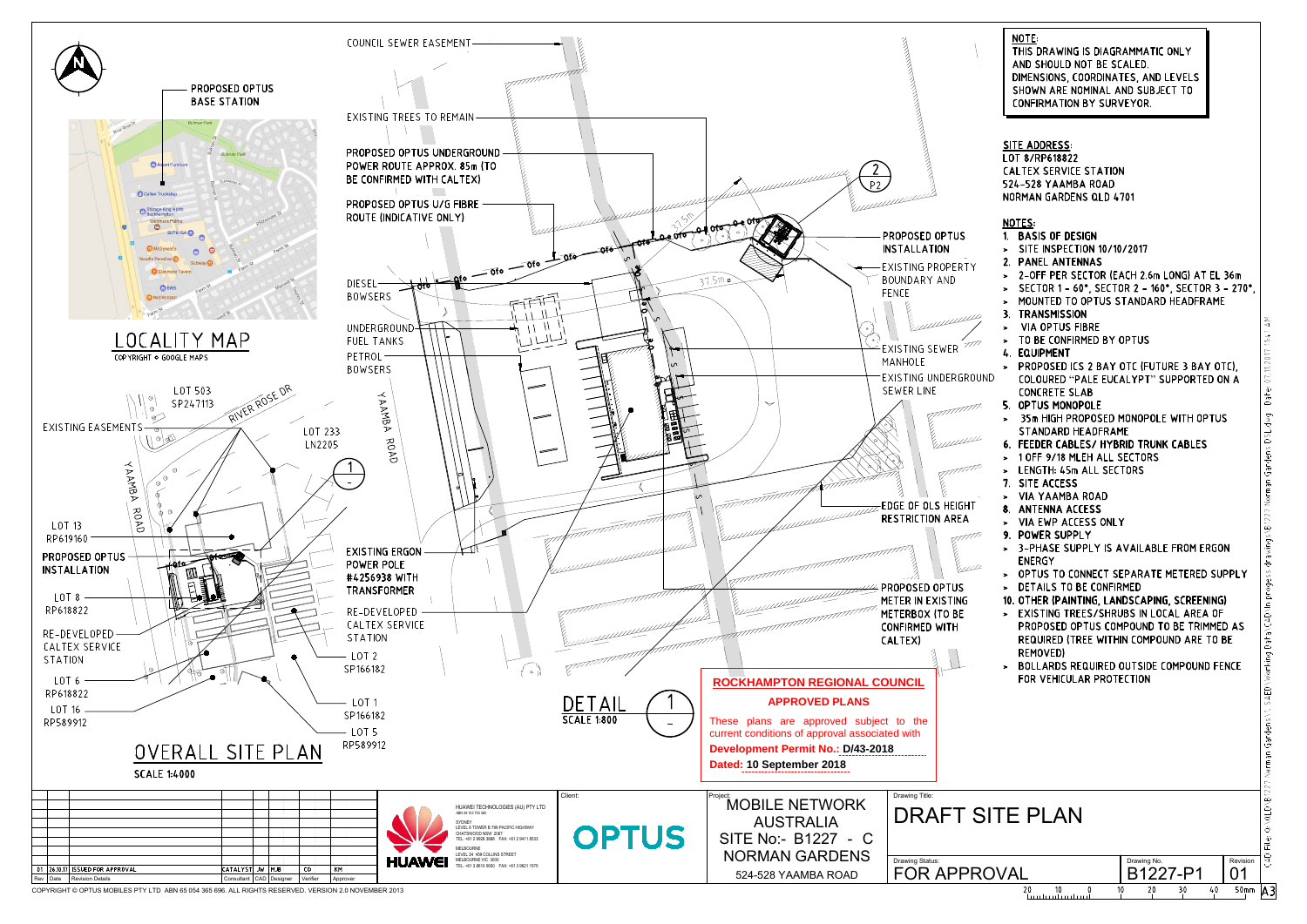

NOTE: THIS DRAWING IS DIAGRAMMATIC ONLY AND SHOULD NOT BE SCALED. DIMENSIONS, COORDINATES, AND LEVELS SHOWN ARE NOMINAL AND SUBJECT TO **CONFIRMATION BY SURVEYOR.** 

(FUTURE 3 BAY OTC) PROPOSED OPTUS 35m HIGH MONOPOLE WITH PROPOSED **OPTUS HEADFRAME** FUTURE OPTUS Ø600 PARABOLIC ANTENNA (1 OFF) PROPOSED OPTUS MONOPOLE **FOUNDATION (SHOWN** INDICATIVE ONLY) -TBC EXISTING PROPERTY BOUNDARY AND COLOURBOND FENCE PROPOSED 75m THICK RECYCLED CONCRETE TOPPING OVER WEED MAT **EXISTING KERB TO BE REMOVED PROPOSED BOLLARDS RE-ALIGN THE GARDEN BED** 

Dafe: 07.11.2017 11:41 AM Norman Gardens DSL.dwq drawings\B1227 ng Data\CAD\In progess  $Q: \triangle Q$ LD $\triangle P$ 1227 **CAD**